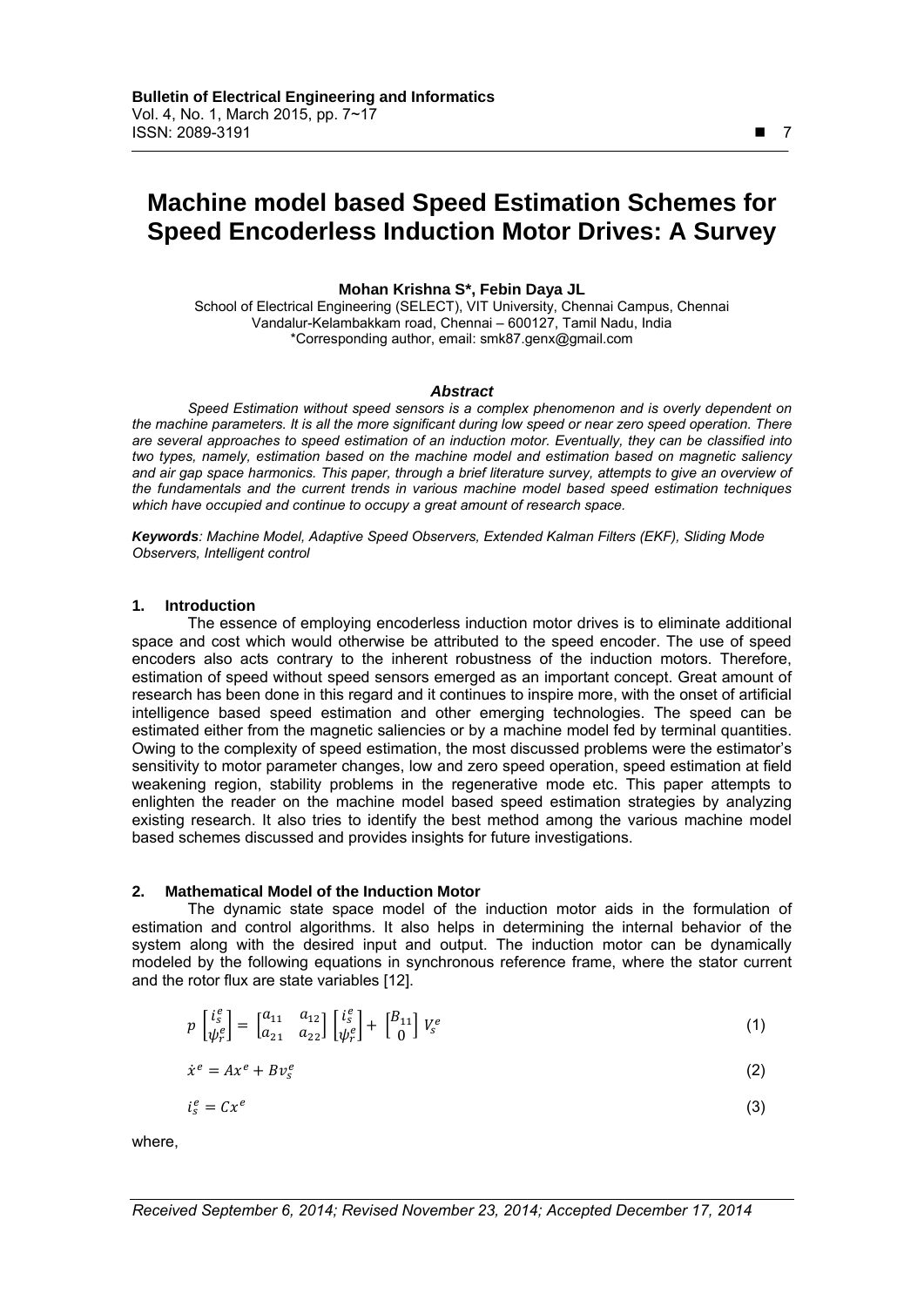$$
x^e = [i_s^e \psi_r^e]^\text{T}, i_s^e = [i_{ds}^e \ i_{qs}^e]^\text{T}, \psi_r^e = [\psi_{dr}^e \ \psi_{qr}^e]^\text{T}
$$

The electromechanical torque is given by

$$
T_e = \frac{3}{2} \frac{P}{2} \frac{L_m}{L_r} \left( i_{qs}^e \psi_{dr}^e - i_{ds}^e \psi_{qr}^e \right) \tag{4}
$$

where  $L_m$  and  $L_r$  are magnetizing and rotor inductances respectively.

#### **3. Literature Survey**

Speed Estimation exploiting the concept of magnetic saliencies like rotor slot harmonics, rotor signal injection, changes in leakage reactance etc. though, independent of machine parameters, present their own set of disadvantages. The slots which are on the rotor surface induce space harmonics in the air gap flux caused due to the reluctance modulation provided by them. These induced space harmonics superimpose the fundamental flux waveform. As a result, the induced stator voltage comprises a ripple voltage component whose frequency and magnitude is proportional to the rotor speed. But, at low speeds, the variation in reluctance, being small and finite number of rotor slots, the speed estimation is not accurate. The Figure 1 shows the general classification of speed estimation methods.



Figure 1. Classification of Speed estimation methods

In case of speed estimation based on signal injection, the rotor slots are specifically altered to get the required space harmonics and the saliency of the rotor position is determined by the position estimation algorithm. For this, a high frequency voltage component is used as a carrier signal, followed by appropriate processing combined with a closed loop observer model, tracks the rotor saliencies. The signal injection is present even at low and zero speed operation. As it can be seen, the complexity of estimation algorithm is obvious, due to the presence of many signal processing and filtering mechanisms. Again, the efficacy of the algorithm is affected by variations in load torque and inertia. On the other hand, the speed estimation from terminal quantities fed from the machine model is relatively less computationally intensive and simple. These methods display good performance at high and medium speeds. But they are not stable at very low operating speeds as they are parameter dependent and parameter errors can degrade speed performance. A simplified block diagram of a speed sensorless vector controlled induction motor drive employing the machine model based speed estimation scheme is shown in Figure 2. The more prominent configurations are presented below:

# **3.1 Model Reference Adaptive Systems (MRAS)**

As the name suggests, an adaptive system adapts itself to the controlled system with parameters which need to be estimated or are uncertain. Unlike robust control, it does not need

8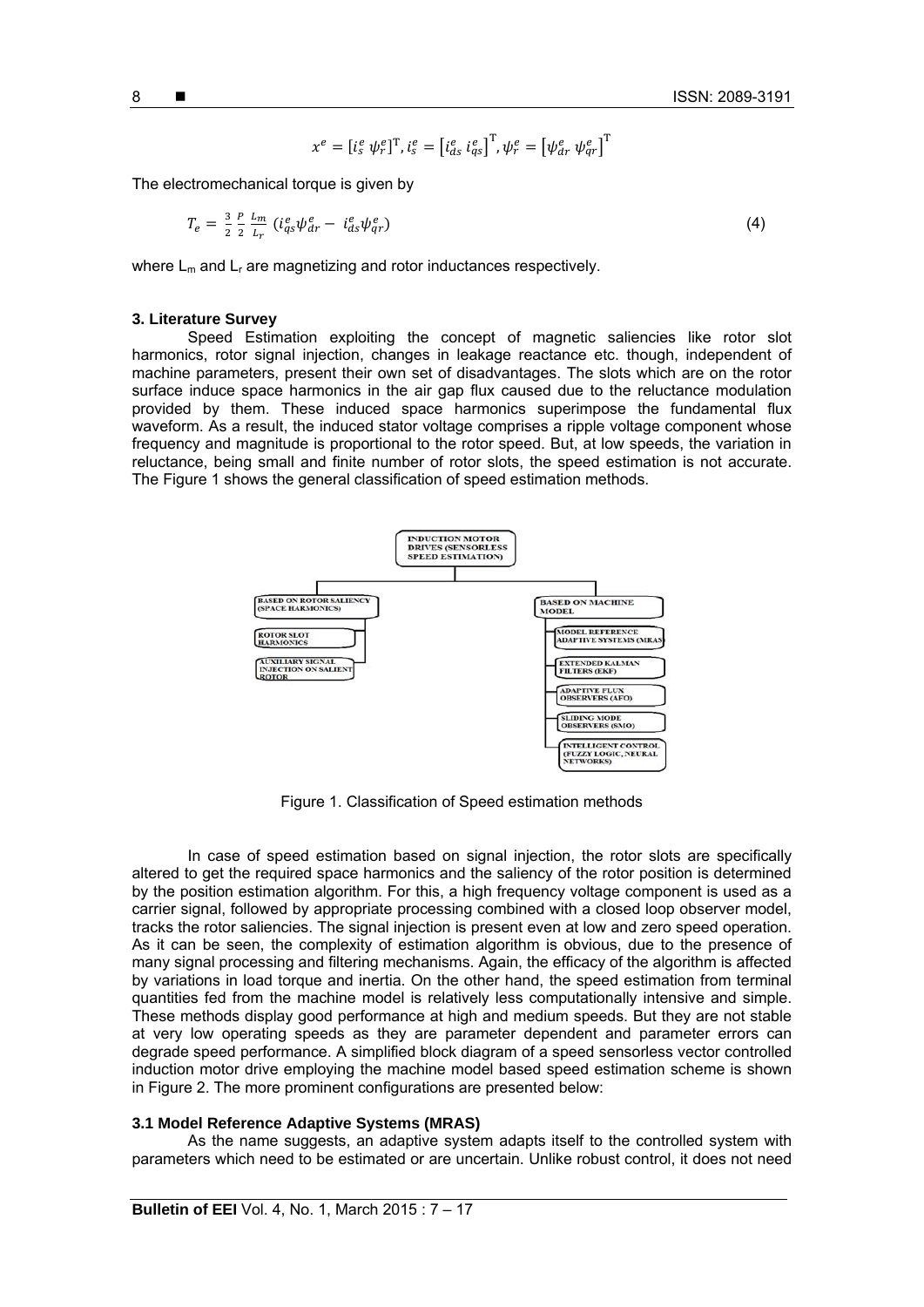any first hand information about the bounds on these estimated or uncertain parameters. The primary aim of adaptive control is parameter estimation. The MRAS forms the crux of adaptive control. The MRAS is easy to implement and has a high speed of convergence and adaptation and it also displays robust performance to parameter variations. The general configuration of MRAS is shown in Figure 3. The error vector is obtained as the difference in the outputs of the reference and adjustable models. The two models are fed from the machine terminals. The adaptive mechanism forces the error vector to zero in order to converge the estimated output to the reference output. During the design of the adaptive control scheme, special emphasis has to be laid on the convergence mechanism.



Figure 2. Speed sensorless vector control scheme

Since stability of the estimator is of great concern at all speeds, Lyapunov stability criterion plays an important role in deriving the control laws and force convergence as well as ensure fast error dynamics. Adaptive mechanisms can be in the form of fixed gain PI Regulators, Fuzzy Logic (FL), Sliding Mode (SM) based etc. Recent research focus has been to replace the classical PI controller by either Sliding mode or Fuzzy logic based adaptation schemes. Neural network concept has also been used for rotor flux observer to overcome the problems of dc drift and instability. As Sensorless Model based speed estimation methods are sensitive to machine parameters, several methods and algorithms have been proposed for parameter adaptation also, in order to optimise the performance of the drive. These algorithms involve online adaptation of parameters like the rotor time constant, stator resistance etc.



Figure 3. General Configuration of MRAS

S.M. Gadoue et al, [18] proposed the sliding mode and fuzzy logic based adaptation mechanisms to replace the existing fixed gain linear PI controller. He concedes the fact that the

*Machine model based Speed Estimation Schemes for Speed Encoderless …(Mohan Krishna S)*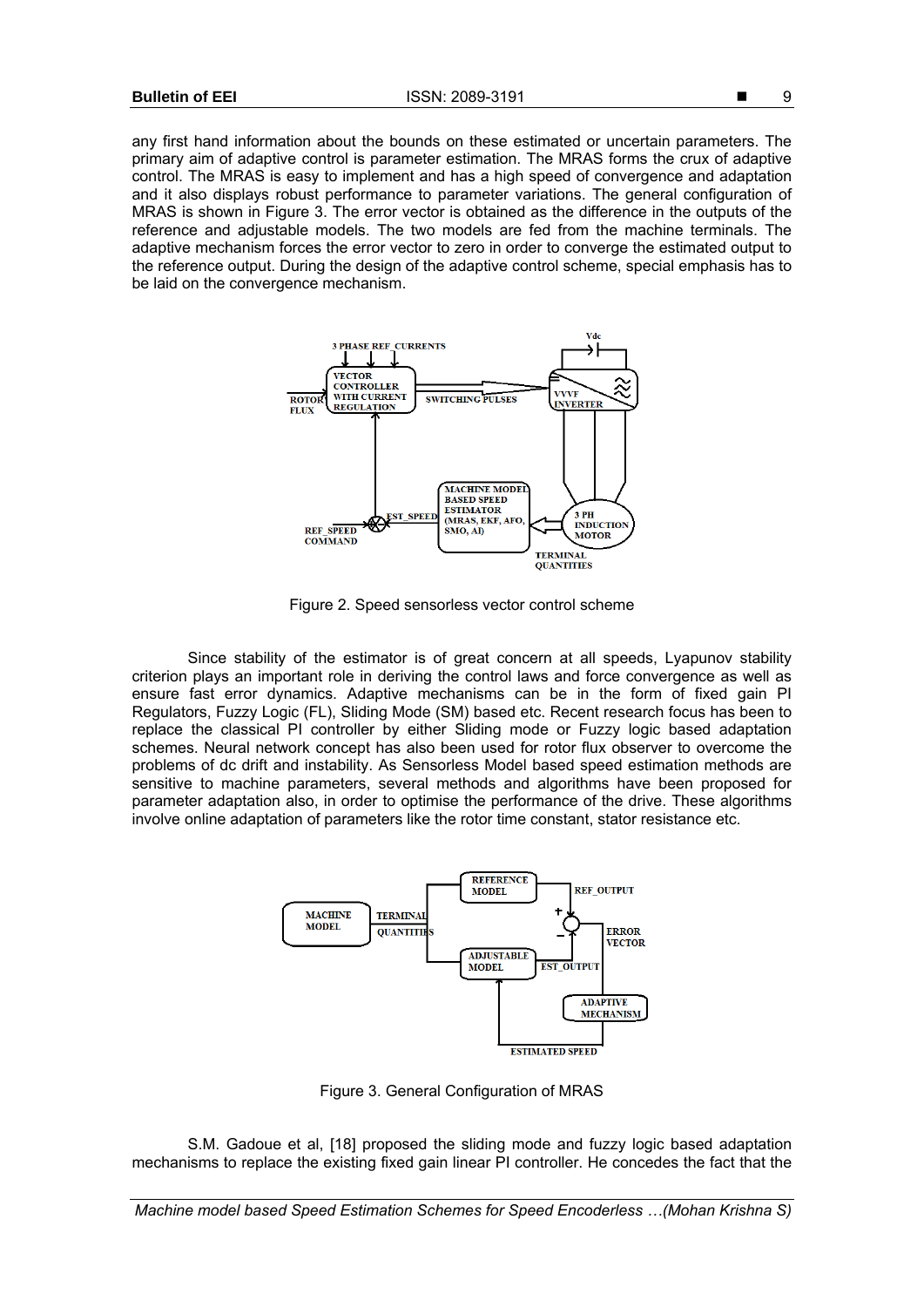PI controllers may not be able to provide the desired performance when the drive is subjected to continuous variations in the machine parameters and operating conditions. He goes on to add that the controller performance can be improved by means of employing adaptive control techniques like gain scheduling i.e., varying PI gains with the operating conditions. He also points out that more attention can be focused on different adaptation mechanisms for speed tuning. In his article, the performance of the two novel adaptation mechanisms are compared with that of the conventional one and the results are presented for both open loop and closed loop. MRAS based approach varies with the quantity that is selected as output of the reference and adjustable model. The more popular choices happen to be rotor flux, back emf, stator currents and Instantaneous reactive power. The open loop sensorless speed estimation performance of different configurations of MRAS based speed observers are shown in Figure 4. S.M.Gadoue et al, [19] has also incorporated the concept of employing a two layer, tuned neural network observer as an adaptive model for a stator current based MRAS. In his investigation, two networks are employed, the first one for estimating the stator current and the second one for estimating the rotor flux. This eliminates the traditional problems of instability and dc drift faced by either the voltage model or the current model which was used for rotor flux estimation



Figure 4. Speed tracking performance for Load torque perturbation of 200Nm (a). Rotor Flux based MRAS (b). Back EMF based MRAS

DP Marcetic et al, [3] observes that the performance expected of a drive in terms of the rotor speed and the fundamental frequency has gone up in view of the energy crisis and competition. But for cost and efficiency concerns, he pointed out that the increase in the fundamental output frequency of the inverter cannot be compensated with the increase in the switching frequency of the inverter, as it would give rise to high switching losses and be more computationally intensive.

$$
F_{ratio} = F_s / F_{out} \tag{5}
$$

But the low Frequency ratio also gave rise to problems at very high rotor speeds, prominent of them being, the integration drift and phase error in the discrete reference and adjustable models. Therefore a new discretised version of the rotor flux estimator was designed which addressed the joint problems stated above. As a result, the integration in the adaptive current model and the phase error were stabilized and cancelled out.

# **3.2 Extended Kalman Filters (EKF)**

The Kalman filters are designed purely on non deterministic principles assuming a noisy environment. The EKF is popularly used as a full order observer for optimal state estimation of non linear systems. The utility of EKF can also be extended for the estimation of joint state and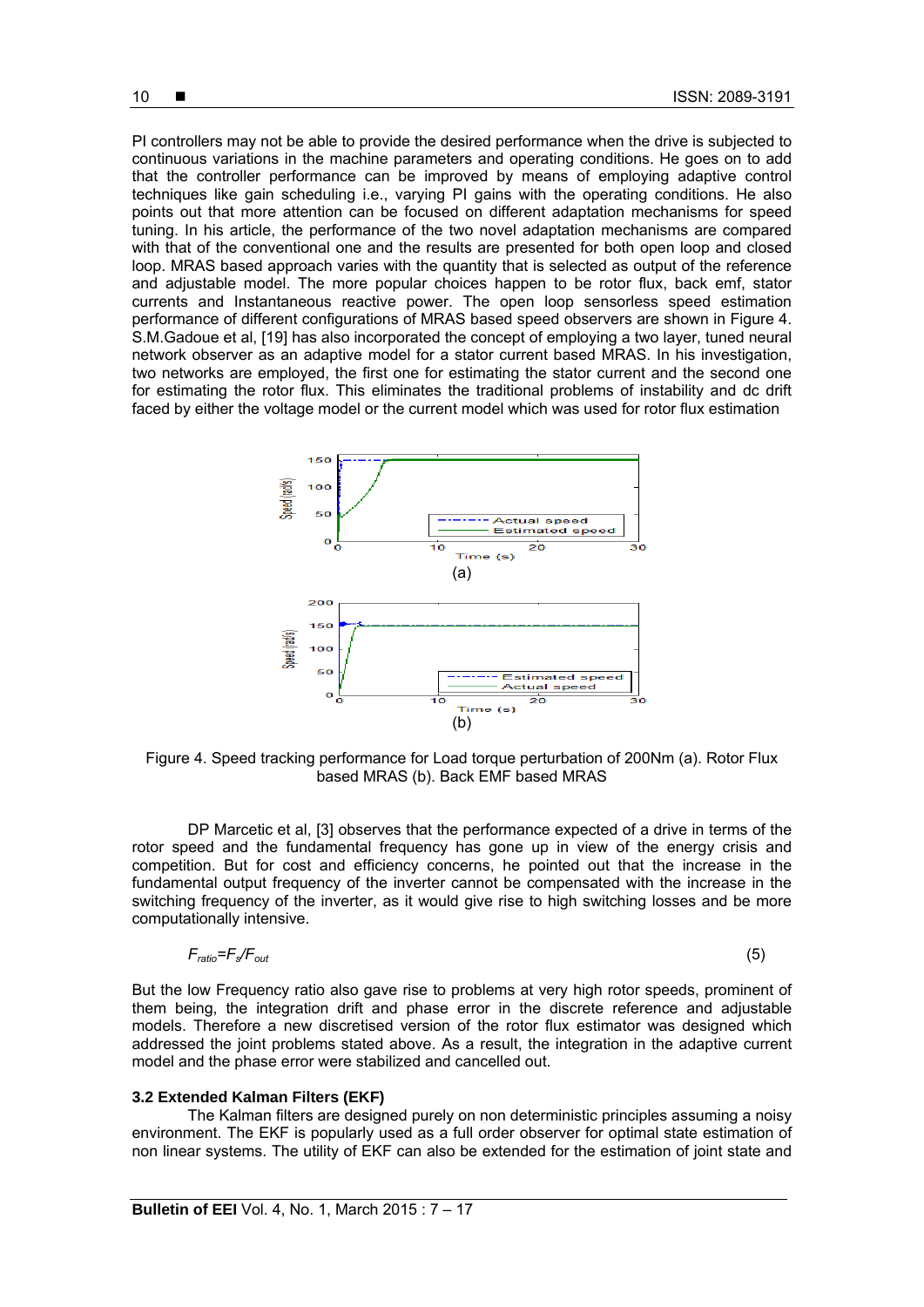parameter (like Rotor resistance). It is based on the linearization of a non linear dynamic model and provides accurate estimation only if the error is also linear. Therefore, the EKF algorithm has to consider several aspects such as information about the dynamics of the system, perturbations and uncertainties in the system model etc. I.M. Alsofyani et al, [9] asserts that the process of estimating the non measured parts of a linear dynamic system proceeds by achieving a minimum covariance error which in turn leads to optimal estimated states. By ensuring linearization about the recent estimated states, the non – linearity can be overcome. From [9], the discretised model of the Induction motors has the following general form:

$$
\dot{x}(k + 1) = f(x(k), u(k)) + w(k)
$$
\n(6)

$$
f(x(k),u(k)) = A(x(k))x(k) + Bu(k)
$$
\n
$$
(7)
$$

$$
Y(k) = HX(k) + V(k)
$$
\n(8)

where *f,Y,H* are non linear functions of the state variables, the input and output state vectors and the measurement matrix respectively, while the system and measurement noises are represented by *w* and *v*. The linearisation step is performed around the estimated state vector:

$$
F_i(k) = \frac{\partial f_i(x_i(k), u(k))}{\partial x_i(k)}
$$
  
W.r.t  $\hat{x}_i(k)$  (9)

Therefore, the following equations represent the Recursive EKF Algorithm:

$$
P(k) = F(k)P(k)F(k)^{-1} + Q
$$
 (10)

$$
K(k + 1) = HTP(k)(HP(k)HT + R)-1
$$
\n(11)

$$
\hat{x}(k+1) = \hat{f}(x(k), u(k)) + K(k)(Y(k) - H\hat{x}(k))
$$
\n(12)

$$
P(k + 1) = (1 - K(k + 1)H)P(k)
$$
\n(13)

where the covariance matrices P,Q and R obtain the state estimation error, system and output noises respectively. As it can be seen from the above algorithm, first, the predicted states and the predicted state covariance matrix are obtained, which consequently leads to the optimal estimated states, by adding the predicted states and the correction term (second term in (8)) in the filtering stage. The basic structure of the EKF mechanism is shown in Figure 5.



Figure 5. EKF Scheme structure [9]

*Machine model based Speed Estimation Schemes for Speed Encoderless …(Mohan Krishna S)*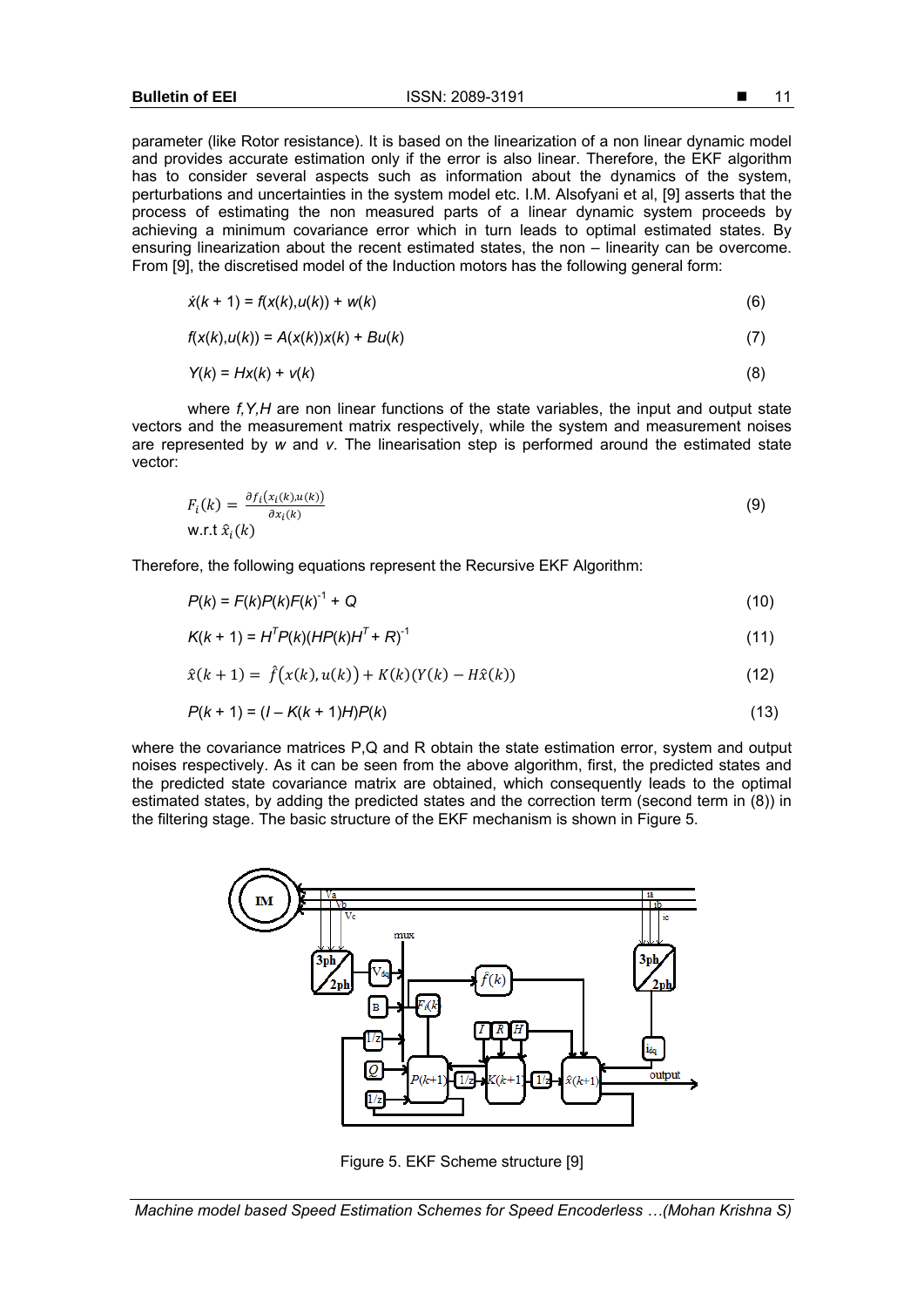All these make the implementation of the algorithm computationally intensive and warrants a very fast and digital signal processor to handle extensive amounts of information and perform complex calculations. Consequently, the online tuning and estimation of the states becomes laborius [2], [6], [8].

The recent investigations involving state estimation using EKF are discussed. As we already know, Extended Kalman Filters make use of a linearised model of a non linear dynamic system. But, S.Jafarzadeh et al, [15] proposed and implemented an unscented version of the Kalman filter (UKF). The unscented Kalman filter, simply put, is an extended version of the Kalman filter for non linear state estimation. By use of Unscented transforms (UT) in the prediction step, the algorithm tries to guage the non linear behaviour of the system directly instead of the linearised model. He proposes different variants of the UKF based on respective Unscented Transforms for Induction Motor state estimation and also discusses the theoretical analysis and implementation of the UT's. Different variants of UT's are presented for very high as well as low speed regions and comparison is also made with the traditional EKF. The authors also concede the fact that the performance of a sensorless drive depends largely on the state observer. The UT is a nonlinear function of a random variable and is based on a linear regression drawn from a chosen set of sample points known as six sigma points, which are drawn from the prior distribution of the random variable. Therefore UKF's are also called as Sigma Point Kalman filters. The combination of the concept of KF with UT determines the non linear state of the Induction Motor with relatively good accuracy and ensures better performance compared to the EKF.

F Alonge et al, [4] makes use of a reduced order KF to estimate the rotor flux, by taking into account parameter variations. The speed is estimated by means of a recursive least squares algorithm having a prior knowledge of the rotor flux. The reduced order KF has a descriptor type structure which directly translates the parameter variations into variations of coefficents in the model. It estimates the rotor flux for a given speed. This feature improves the robustness of the state estimation subject to parameter variations. Secondly, there is no necessity for theusage of non linear state estimation methods like EKF and the determination of load torque and parameter estimation is also avoided.

## **3.3 Adaptive Speed Observers**

H.Kubota et al, [7] proposed a Full order speed Adaptive Flux Observer (AFFO) based on adaptive control theory. The AFFO stabilises the performance of the drive even at low speed region by allocating poles arbitrarily. It makes use of either the Lyapunov's stability criterions or the Popov's criterions to derive the adaptive scheme. The AFFO, apart from estimating the Stator current and rotor flux, also makes use of a gain matrix which is used for stability purpose. But the AFO is susceptible to large scale speed errors under heavy loads and steady state speed disturbances under light load conditions. The proposed flux observer from [7] is shown in Figure 6.



Figure 6. Adaptive Observer scheme for speed estimation [9]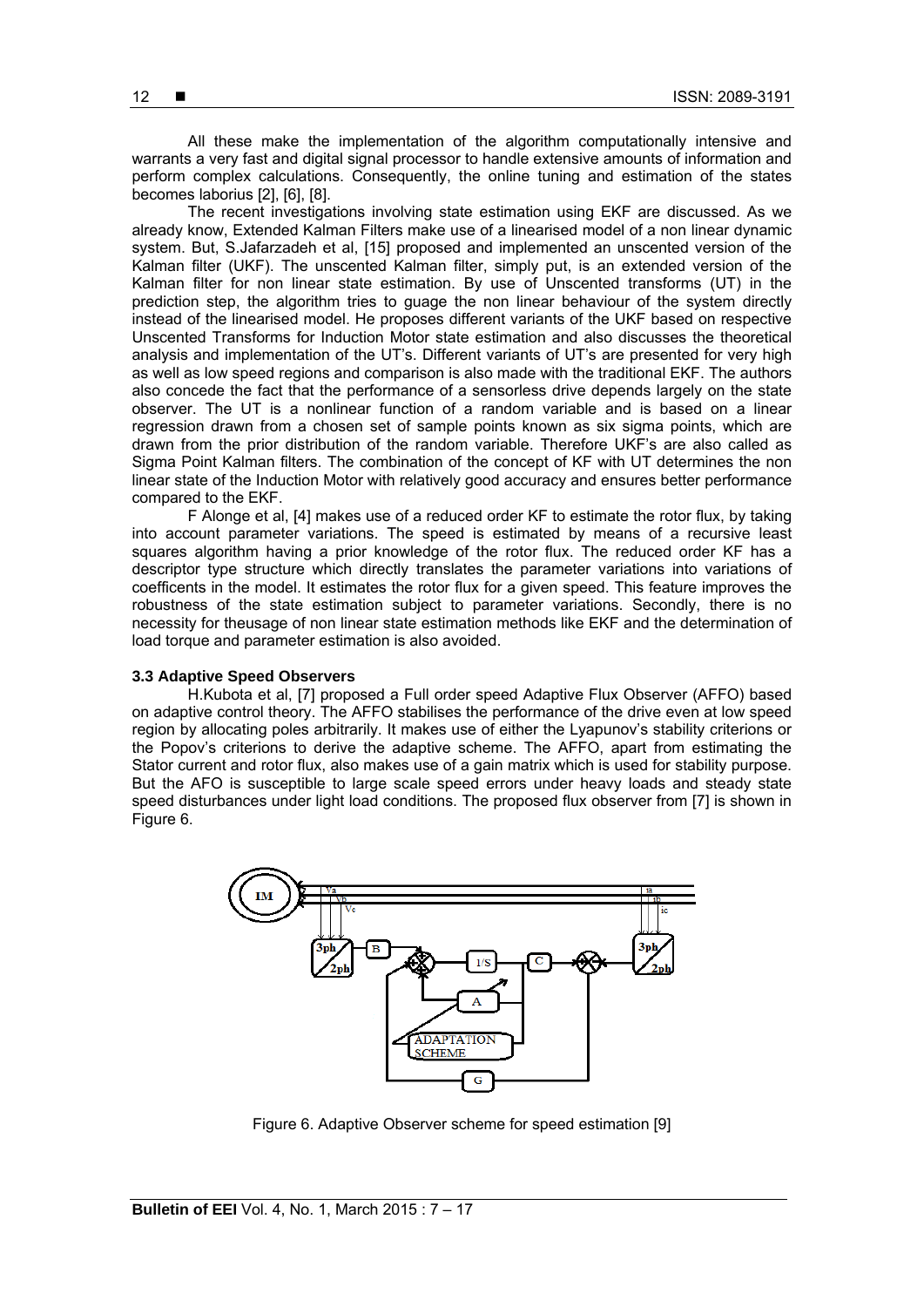.

.

The state equations are utilised to get the general equation of the observer model as shown below [7]:

$$
\dot{X} = AX + BU
$$
 (14)

$$
Y = CX \tag{15}
$$

$$
X = [i_{ds} i_{qs} \ \psi_{dr} \ \psi_{qd}]^T
$$
 (16)

$$
Y = [i_{ds} i_{qs}] \tag{17}
$$

$$
\widehat{X} = A\widehat{X} + BU + G(Y - \widehat{Y})
$$
\n(18)

$$
\dot{X} - \overline{X} = (A - GC)(X - \hat{X})
$$
\n(19)

where, '*A*' is the system matrix, the symbol '<sup>*N*</sup> indicates estimated values, '*X*' comprises the state variables which are the direct and quadrature axes stator currents and rotor fluxes, '*G*' is the observer gain matrix, chosen in such a way that the Eigen values of the observer are proportional to the Eigen values of the machine to ensure stability under normal operating condition. Recent investigations have seen the AFFO's being used for joint state estimation, particularly under unstable operating conditions and zero stator frequency conditions and also the sensor count getting reduced. I.Vicente et al, [10] recognizes the significance of an AFFO for state estimation. But he concedes the inherent problems suffered by the AFFO, such as an unstable regenerative region and dc (zero frequency) conditions. Also, there is a necessity for parallely estimating the stator resistance in the low speed region which would result in a Multi input Multi Output (MIMO) system. Therefore, the authors propose to simplify the MIMO system into a Single input Single Output (SISO) system by means of a two time scale approach for the purpose of stability analysis. The analysis proceeds through a set of four different stabilization strategies based on 'augmented error signal' and 'observer gain retuning'. In order to incorporate these strategies, the simplified SISO model is considered. For aiding the estimation of stator resistance, the Induction Motor model is presented as a canonical 'Γ' equivalent model representing the stator side.

 FR Salmasi et al, [5] has shown and implemented an adaptive observer which estimates online, the rotor and stator resistances by reducing the current sensor count to one. The proposed observer simultaneously estimates stator currents and rotor fluxes while, at the same time, undertake online tuning for rotor and stator resistances. The reliance on a single phase current measurement also reduces the probability of performance degradation or instability which would otherwise be caused by the usage of two or three phase current sensors. Unlike several other methods, the algorithm doesn't use switching patterns for restructuring phase currents from the dc link current, thereby eliminating the noisy dc link current feedback. All these inherent features make it possible for the observer to be incorporated in fault tolerant drive systems. The authors admit there is considerable scope for research in the state estimation using only one phase current feedback and the development of an observer in fault tolerant drive systems.

## **3.4 Sliding Mode and Intelligent Control Based Speed Estimation Techniques**

Sliding Mode Observers (SMO), on account of their robustness have been increasingly used for specific classes of non linear tracking problems, subject to parametric uncertainties and external disturbances [11]. The Sliding mode concept, changes the dynamics of a non-linear system by means of high frequency switching (discontinuous) control laws, such that the system is forced to slide along the cross section of its normal behavior. For the system to slide along the boundaries, it needs a sliding surface (which is a loci representing boundaries) illustrated in Figure 7.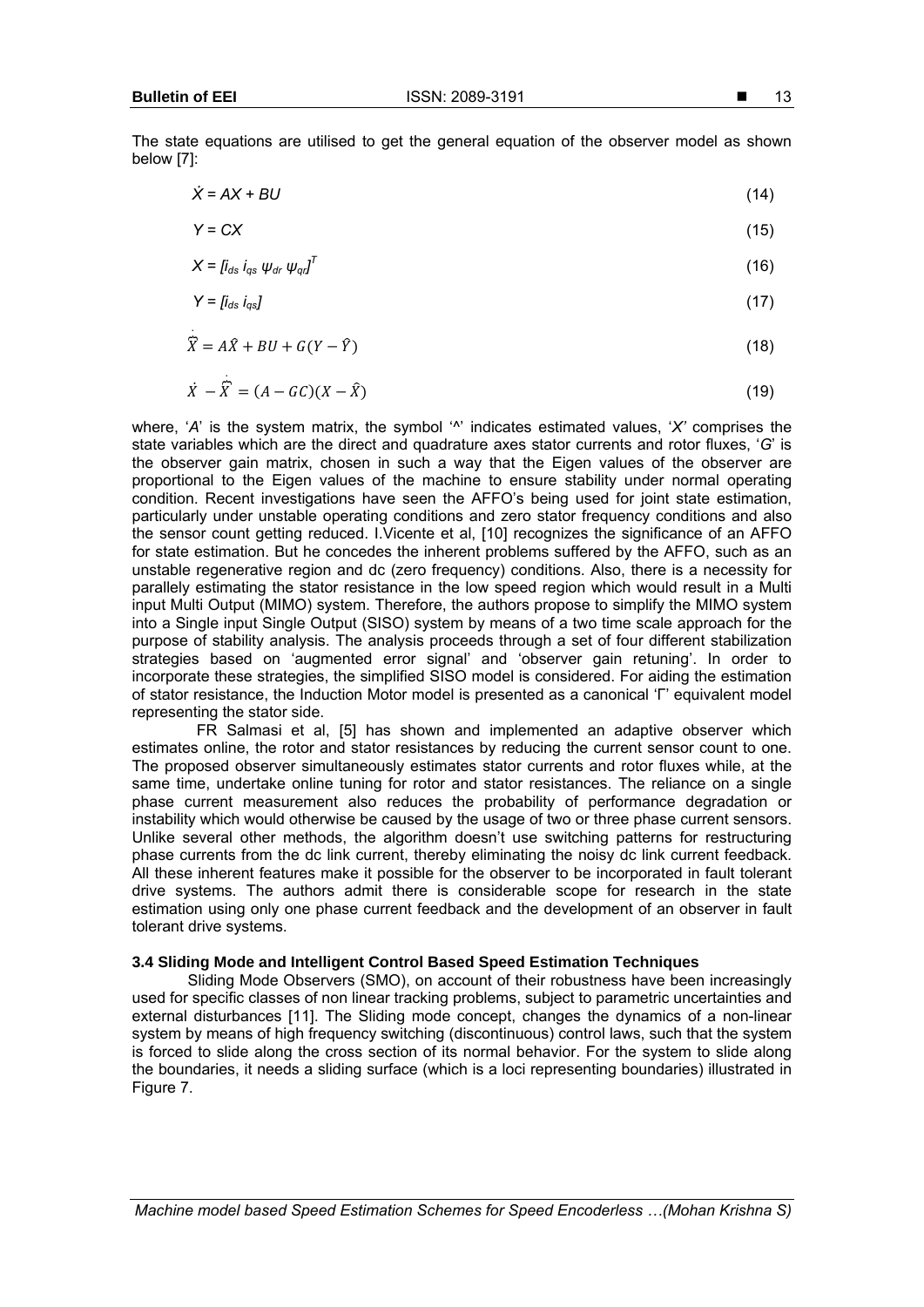

Figure 7. Sliding Surface and the Phase plane trajectory of the system

 The Sliding surface varies with the nature of the system. For instance, if it's a first order system, the sliding surface is a straight line. For higher order systems, the sliding surface is more complex. The trajectory of the system as it slides along these boundaries is called sliding mode. The state feedback control law is discontinuous in nature and switches according to the existent position in the state space from one continuous structure to another. Therefore, it is also called variable structure control. It also forces the system state from any arbitrary initial state to the equilibrium state existing on the sliding surface. For implementing the concept, there are some important issues which need to be given due consideration:

- The Sliding condition (or the reaching condition) must be satisfied.
- The Error tracking is independent of variation of system parameters (Robust mechanism).
- On changing the controller gain, or boundary, there will be some oscillations (chattering) involved which are undesirable.

Therefore there is a necessity of a compensation mechanism to replace the chattering control. Consequently, the current research focuses on reducing the chattering and implements high frequency switching control. RP Vieira et al, [14] proposes a discrete time SMO for estimating the rotor speed. He also discusses traditional algorithms aimed at chattering reduction, high frequency switching, stability analysis and parameter convergence requirements. A new discrete estimation algorithm is developed. Similarly, the Induction Motor model state equations are discretised. By adopting a discrete time approach, the authors hope to relate the time sampling with the observer gain to ensure stability. The existence of the switching plane is discussed and the bounds of the Sliding mode control in relation to the Induction motor parameters, sampling time and current estimation error are presented and analyzed. Traditional algorithms to reduce the chattering control are also employed. Figure 8 shows the sliding mode scheme for speed estimation. The Low Pass Filter is used to reduce the chattering phenomenon. Artificial Intelligence based speed estimation techniques have also forayed into the research domain recently. Primarily, Artificial Neural Network (ANN) and Fuzzy Logic (FL) have been used as adaptation mechanisms. Fuzzy Logic controllers, being cheaper to develop, have a wide operating range and since Fuzzy has the habit of approximation, it is easier to interpret it. The use of appropriate rule bases also makes it easily understood by humans [13].

A typical Fuzzy Logic controller comprises of the following elements:

- Fuzzification block Captures the input data and converts it into a fuzzy set.
- Rule Base The fuzzy rules are applied to the given input. Based on the rules and logic, the interference part makes the decision. Mostly, the Mamdani type rule base is used for decision making.
- Defuzzification The processed input is converted into non-fuzzy output which then is sent to the control environment.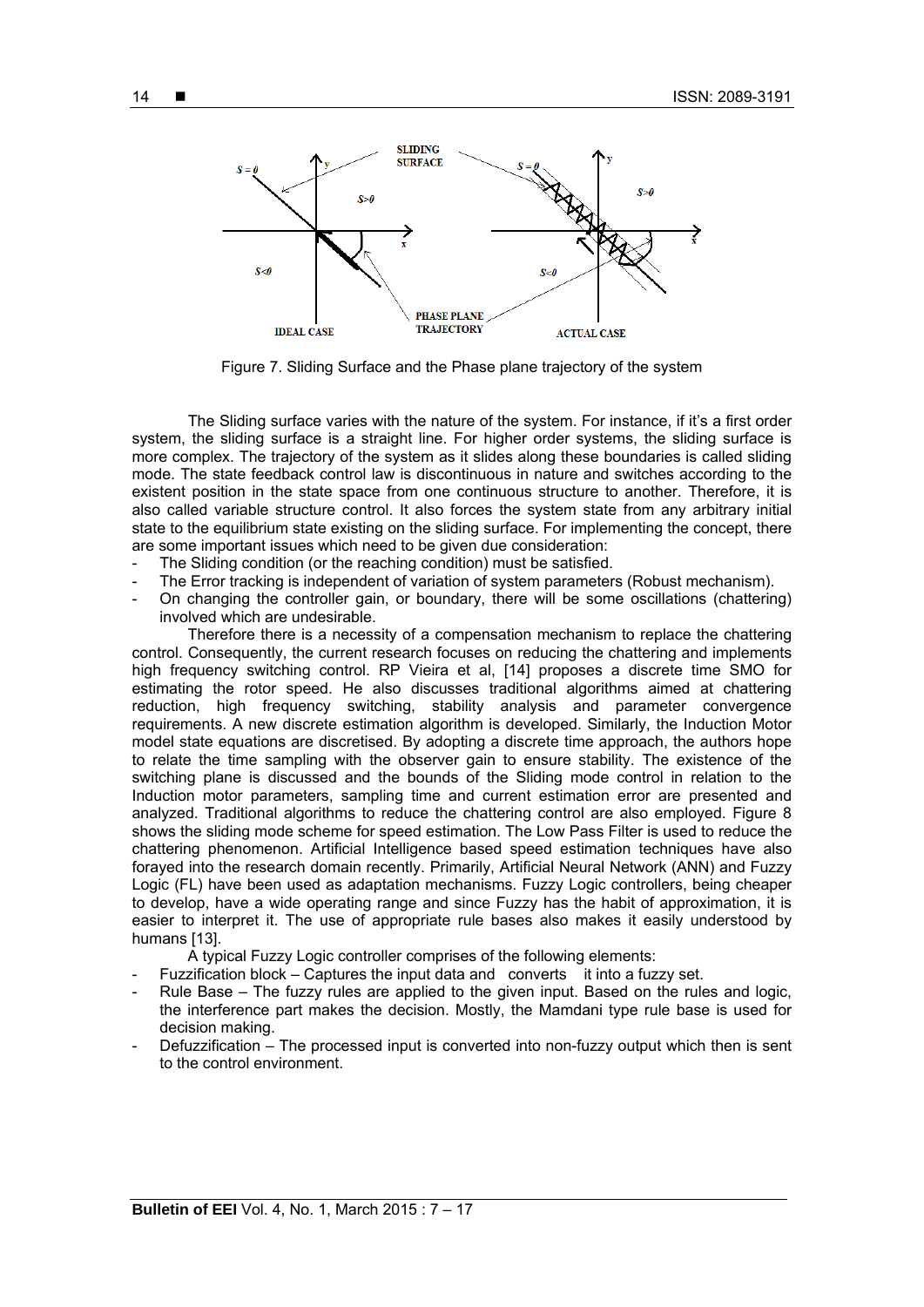

Figure 8. Sliding Mode observer scheme for speed estimation (I.M. Alsofyani et al, 2013)

S.M.Gadoue et al, [18] implements a Mamdani type rule base with the inputs being the speed tuning signal and its change. By means of appropriate scaling factors and discretisation; the actual value of the estimated speed is obtained. An equivalent PI type FL controller is designed. The authors note that the selection of scaling factors play a significant role in the performance of the FL controller.

The Artificial Neural Network (ANN), similar to Fuzzy mechanism, is widely considered for approximation in the domain of non-linear control. The Neural networks are typically organized in layers comprising of the input, output and hidden layers. The actual processing is done in the hidden layers via a system of weighted connections [17]. The hidden layer, generally, uses sigmoid shaped activation functions and the output layer uses a linear function. One can choose the neural network depending upon the parametric uncertainties and observer non-linearities [1]. The design procedure of ANN has particularly evinced keen interest and many algorithms have been developed for the training of the linear neuron. S.Maiti et al, [16] implements a scheme in which the adjustable model of a Reactive power based MRAS is modified through ANN, to cater to stability improvement under regeneration. The structure of a neural network is illustrated in Figure 9.



Figure 9. Neural Network Structure

By selecting the appropriate input and output training sets, the Neurons in each layer and the number of hidden layers, the authors propose the following performance indices for selection of ANN architecture.

- Least Mean Square error (LMSE) for judging the performance of the trained ANN.
- Speed Estimation Error (transient and steady state).

*Machine model based Speed Estimation Schemes for Speed Encoderless …(Mohan Krishna S)*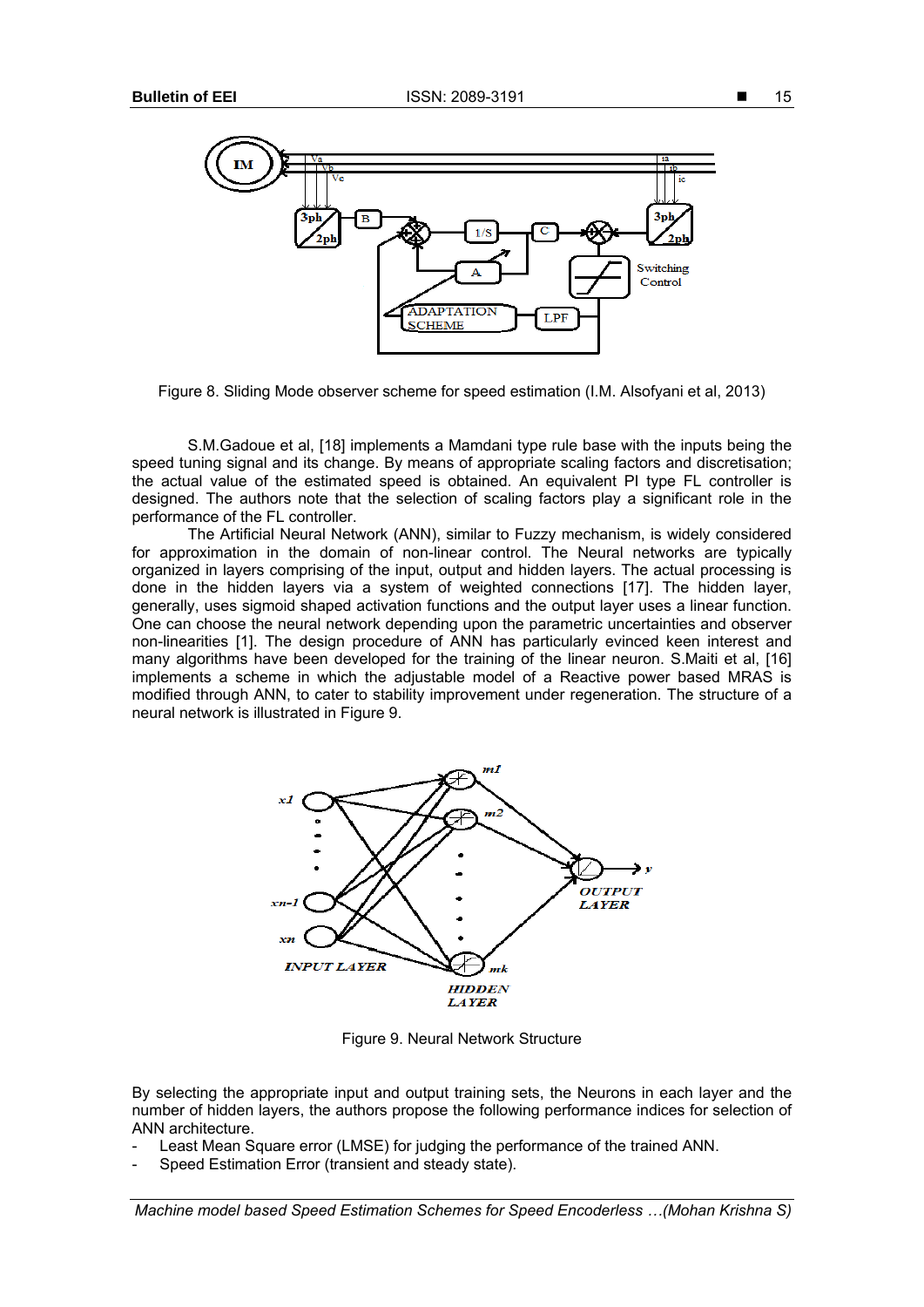Size of ANN (Total number of neurons).

In order to make it less computationally intensive, the total number of neurons is assigned a modest value of 20.

## **4. Discussion**

Several inferences and observations can be drawn based on the above speed estimation methods. There is a clear unanimity amongst most of the authors that the behavior of the entire control system is largely dependent on the behavior of the state estimator. For this purpose, robust design techniques can be incorporated for the design of either the controller or estimator. It is also observed that the speed estimation performance at very low operating speeds in the vicinity of zero stator frequency still remains a research problem. While speed estimation using single phase current sensor is an emerging research area, the rotor and stator resistance estimation with the single current feedback needs to be explored more. The above concept can also be incorporated for the development of fault tolerant drive systems. It is also noticed that the EKF mechanism, though accurate, requires a high sampling frequency at the expense of computing space. Extensive research has been reported on MRAS based speed estimation schemes as they are easily implementable and occupy less computing space compared to other algorithms. Recent research has seen the traditional PI type controller being replaced by either Fuzzy Logic or ANN based controllers. Though Sliding Mode adaptive mechanism is very effective against all sorts of disturbances, the problem of chattering still persists. Several studies to reduce the chattering effect in sliding mode based speed estimation schemes can also be undertaken. The current research trends also focus more on MRAS with Lyapunov stability criterion, an extended Luenberger Observer and Online parameter adaptation.

# **5. Conclusion**

The different Speed estimation schemes for speed sensorless induction motor drives have been highlighted with greater focus on machine model based schemes. Through a brief literature survey, the study tries to capture the recent and the relevant trends in this particular domain. Relative merits, limitations and scope for further research has also been discussed. Also, various issues with respect to speed estimation, such as stability of the estimator at low operating speeds, unstable regions, and parametric uncertainties have also been emphasized.

## **References**

- [1] A Mechernene, M Zerikat, S Chekroun. "Adaptive Speed Observer using Artificial Neural Network for Sensorless Vector Control of Induction Motor Drive". *AUTOMATIKA*. 2012; 53(3): 263-271.
- [2] BK Bose. *Modern Power Electronics and AC Drives.* New Delhi, India: Prentice-Hall. 2006; 8: 350- 440.
- [3] DP Marcetic, IR Krcmar and MA Gecic. "Discrete Rotor Flux and Speed Estimators for High-Speed Shaft-Sensorless IM Drives". *IEEE Trans. Ind. Electron.* 2014; 61(6): 3099-3108.
- [4] F Alonge, F D'Ippolito and A Sferlazza. "Sensorless Control of Induction-Motor Drive Based on Robust Kalman Filter and Adaptive Speed Estimation". *IEEE Trans. Ind. Electron.* 2014; 61(03): 1444-1453.
- [5] FR Salmasi and TA Najafabadi. "An Adaptive Observer with Online Rotor and Stator Resistance Estimation for Induction Motors with One Phase Current Sensor". *IEEE Trans. Energy Convers.* 2011; 26(3): 959-966.
- [6] GJ Armstrong, DJ Atkinson and PP Acarnley. "A Comparison of Estimation Techniques For Sensorless Vector Controlled Induction Motor Drives". *IEEE.* 1997: 7803-3773-5.
- [7] H Kubota and K Matsuse. "DSP-Based Speed Adaptive Flux Observer of Induction Motor". *IEEE Trans. Ind. Appl*. 1993; 29(02): 344-348.
- [8] HM Kojabadi, L Chang and R Doriaswami. "Recent Progress in Sensorless Vector-Controlled Induction Motor Drives". Proceedings of the Large Engineering Systems Conference on Power Engineering, *IEEE*, 0-7803-7520-3. 2002: 80-85.
- [9] Ibrahim M Alsofyani, NRN Idris. "A review on sensorless techniques for sustainable reliability and efficient variable frequency drives of induction motors". *Renewable and Sustainable Energy Reviews.*  2013; 24: 111-121.